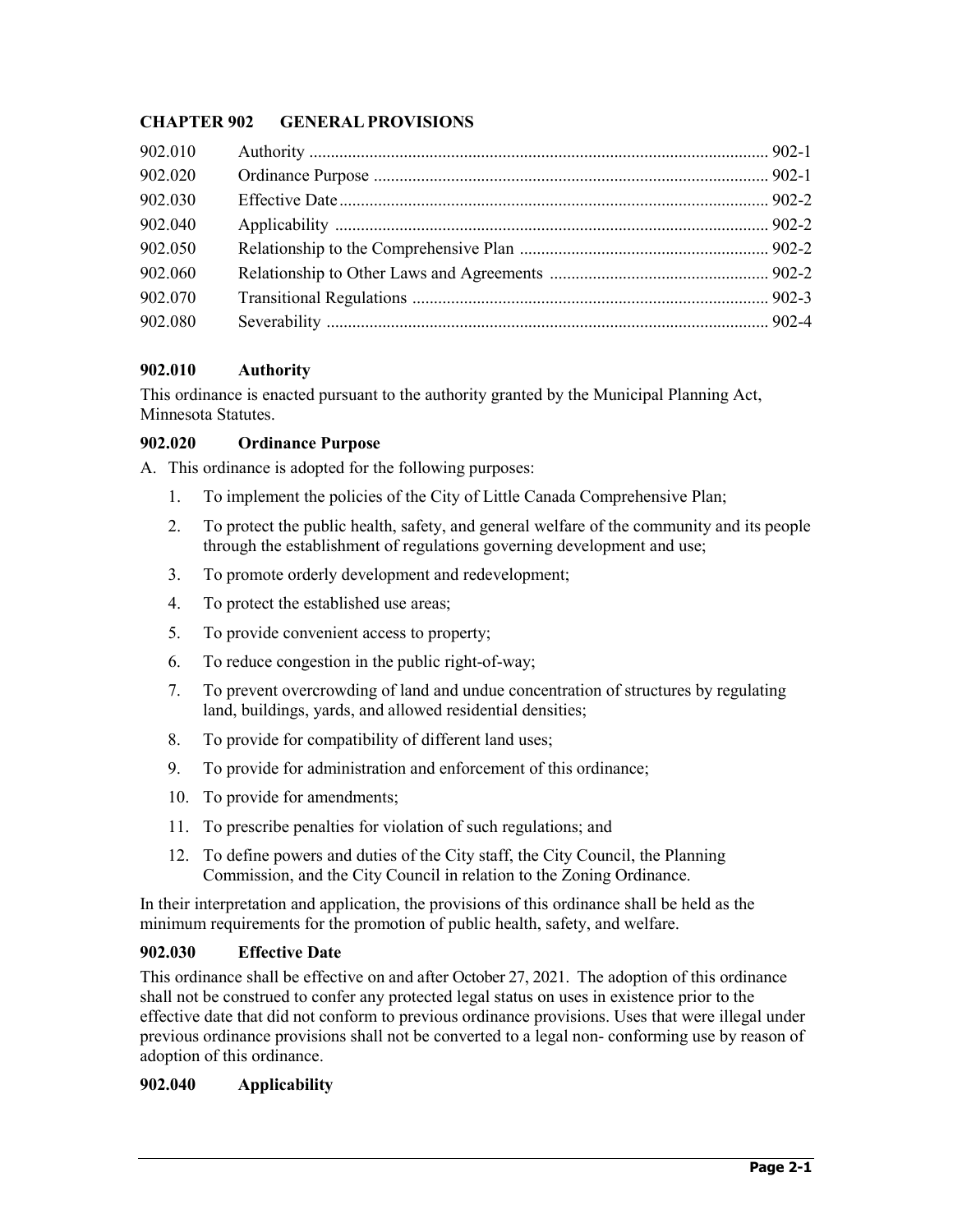This ordinance is applicable to all land located within the City both now and as may be incorporated in the future. The use of land and buildings or structures, and the construction, reconstruction, alteration, expansion, or relocation of buildings or structures shall conform to the provisions of this ordinance.

#### **902.050 Relationship to the Comprehensive Plan**

It is the policy of the City of Little Canada that the Comprehensive Plan is the City's guiding document for the regulation of land use and development. The enforcement, amendment, and administration of this ordinance is to be accomplished with due consideration of the recommendations contained in the Comprehensive Plan as developed and amended from time to time by the Planning Commission and City Council of the City.

## **902.060 Relationship to Other Laws and Agreements**

A. Conflict with Other Public Laws, Chapters, Regulations, or Permits

- 1. This ordinance is intended to complement other municipal, state, and federal regulations that affect land use. This ordinance is not intended to revoke or repeal any other public law, ordinance, regulation, or permit.
- 2. Where the provisions of this ordinance impose greater restrictions than those of any statute, other chapter or regulation; the provisions of this ordinance shall apply, except as prohibited by Statute.
- 3. Where the provisions of any statute, other chapter or regulation impose greater restrictions than this ordinance, the provisions of that statute, other chapter or regulation shall apply.
- B. Conflict with Private Agreements
	- 1. The existence of any easement, covenant, or other private agreement with respect to property affected by this ordinance shall not affect the duty of any interested person to comply with this ordinance.
	- 2. The City shall have no obligation to waive or modify the requirements of this ordinance to conform to private agreements, nor shall it be obligated to enforce such agreements.
- C. Conflict Between Standards in this Ordinance

In the event of conflict between one or more of the standards in this ordinance, priority shall be established based on the following descending hierarchy:

- 1. Overlay Zoning District Requirements;
- 2. Base Zoning District Requirements;
- 3. Rules of Measurement in Section 915.060; and
- 4. Chapter 902, General Provisions.

For instance, if an overlay district standard conflicts with a base district standard, the overlay district standard shall control and take precedence.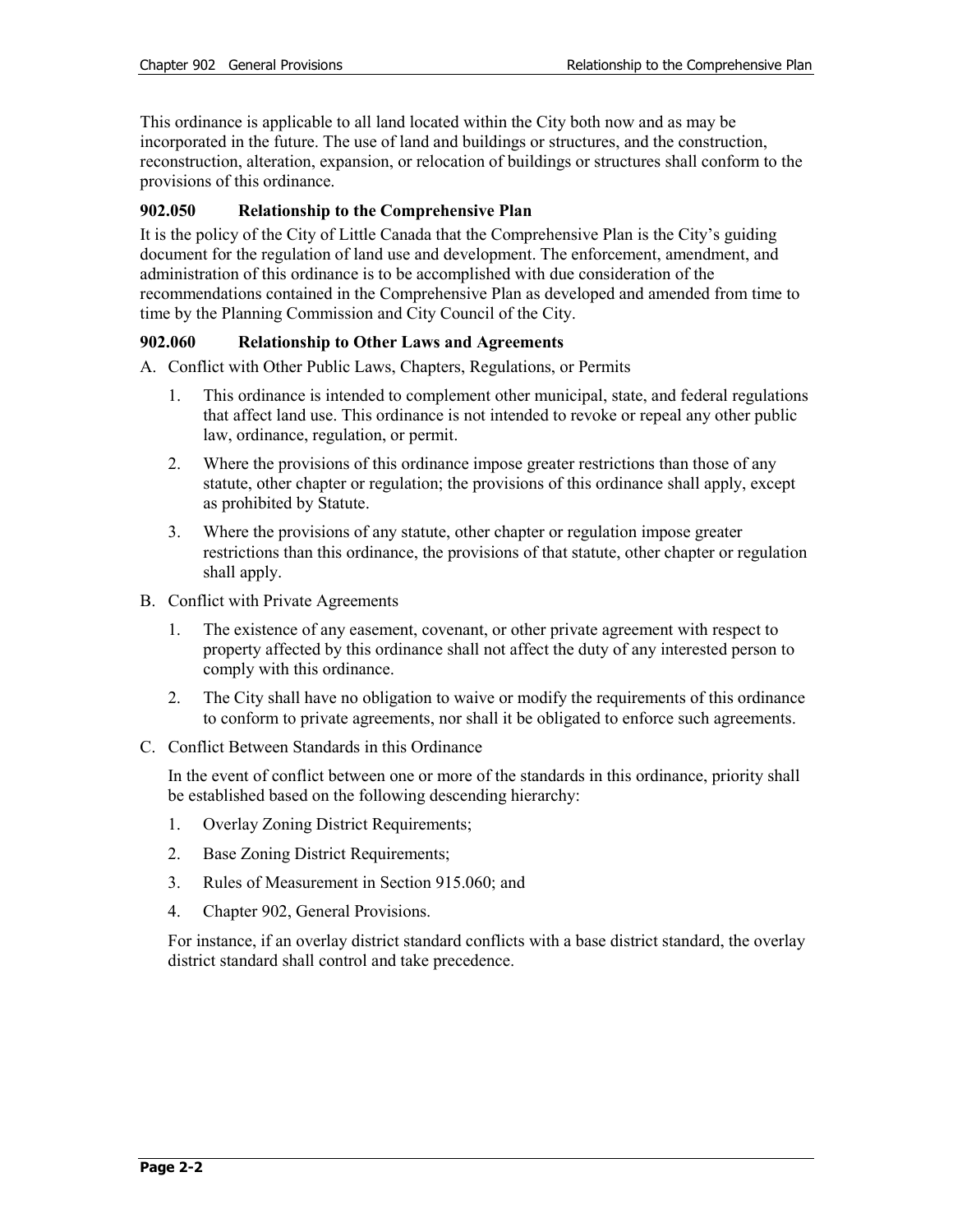D. Conflicts with Other Standards

In cases where two or more standards conflict within the same hierarchy category identified in Sub-Section (C), above, the more restrictive standard shall not necessarily control. For example, if two overlay zoning district requirements conflict, this subsection shall apply. The determination as to which control applies shall be made by the City Council. The following standards shall govern the Council in issuing use interpretations:

- 1. Greater consistency with the goals and objectives contained within the adopted Comprehensive Plan;
- 2. More supportive of the purposes of this ordinance as described in Chapter 902.020, Ordinance Purpose;
- 3. Increased compatibility with adjacent development and surrounding community character;
- 4. Enhanced environmental quality and natural resource protection;
- 5. Greater protection and preservation of historic and cultural resources; and
- 6. A superior level of building form, design, or architecture.

#### **902.060 Transitional Regulations**

A. Purpose

The purpose of transitional regulations is to resolve the status of properties with pending applications and properties with outstanding violations, at the time of the adoption of this ordinance.

B. Violations Continue

Any violation of previous versions of this ordinance shall continue to be a violation under this ordinance and shall be subject to the penalties and enforcement set forth in Chapter 920, Enforcement, unless the use, development, construction, or other activity complies with the provisions of this ordinance.

C. Uses, Structures, and Lots Rendered Nonconforming

Where any use, building, structure, or lot that legally existed on the effective date of this ordinance does not meet all standards set forth in this ordinance, such building, structure, lot or parcel shall be subject to the requirements of Chapter 913, Non-Conforming Uses and Structures.

D. Existing Legal Nonconformities

Legal nonconforming lots of record and uses that existed on the effective date of this ordinance shall be controlled by Chapter 913, Non-Conforming Uses and Structures.

- E. Processing of Applications Commenced or Approved Under Previous Ordinances
	- 1. Pending Application
		- (a) Any complete application that has been submitted or accepted for review, but upon which no final action has been taken by the appropriate decision-making body prior to the effective date of this ordinance, shall be reviewed in accordance with the provisions of ordinances in effect on the date the application was deemed complete by the City.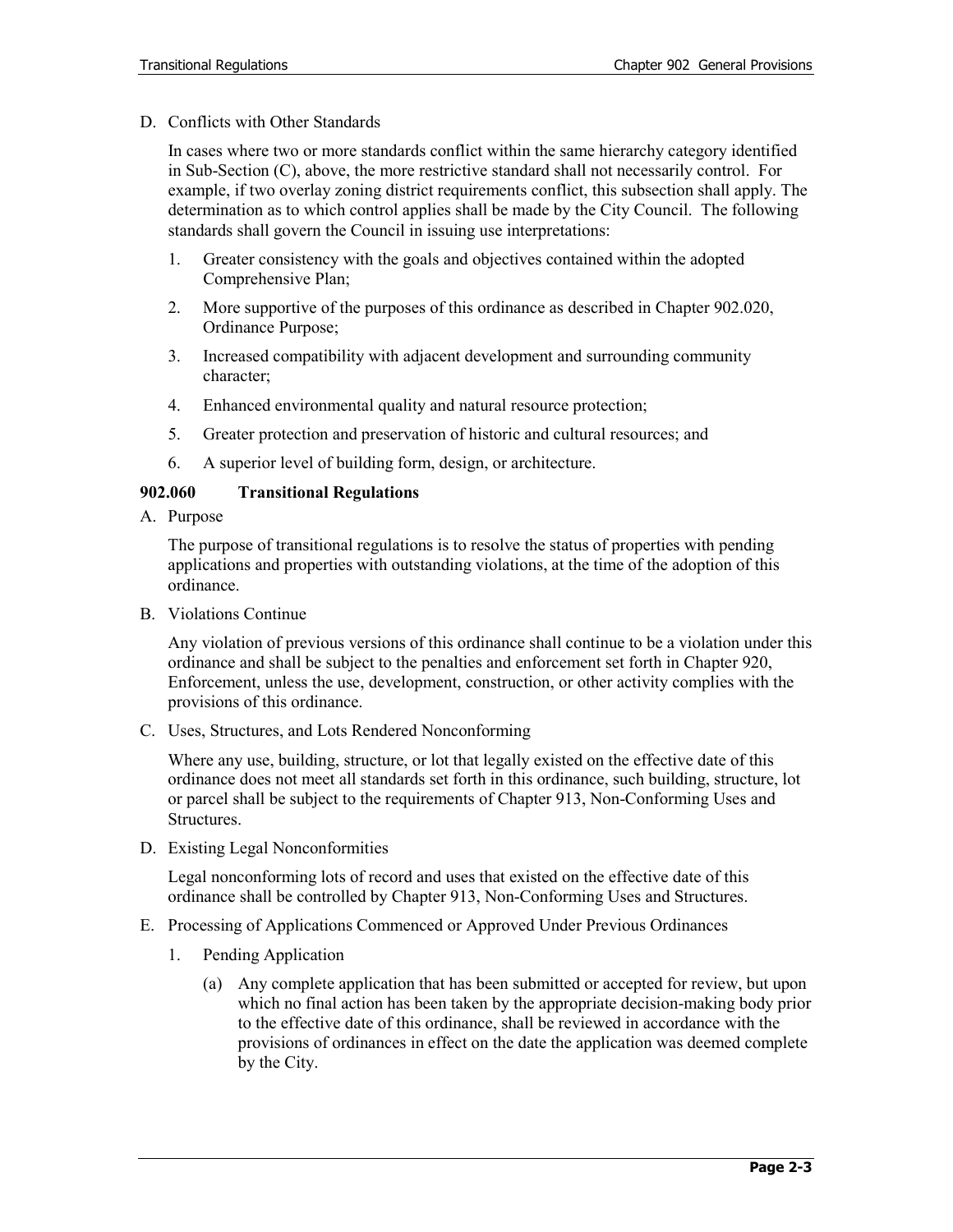- (b) An applicant with a pending application may waive the review available under the prior ordinance through a written letter to the Planning Director, and instead request review under the provisions of this ordinance.
- 2. Approved Projects
	- (a) Approved land use and other related actions by the City of Little Canada authorized under the prior ordinance, including Building Permits that are valid on the effective date of this ordinance, shall remain valid until their expiration date, where applicable.
	- (b) Projects with valid approvals or permits shall comply with the requirements of this ordinance where the standards will not materially affect the project. Where use of these standards would materially affect the project, the project shall be completed pursuant to the development standards in effect at the time of approval, provided that the permit or approval is valid and has not lapsed.
	- (c) Any building or development for which a Building Permit was granted prior to the effective date of this ordinance shall be permitted to proceed as permitted or approved, even if such building or development does not conform to the provisions of this ordinance, as long as the Building Permit remains valid.
	- (d) Building permits authorized in accordance with the ordinance existing prior to the effective date of this ordinance shall still be valid, but shall not be renewed if the permit expires. All future permits shall only be issued if in compliance with the requirements of this ordinance.

#### **902.070 Severability**

A. Provisions

If any court of competent jurisdiction invalidates any provision of this ordinance, then such judgment shall not affect the validity and continued enforcement of any other provision of this ordinance.

B. Properties

If any court of competent jurisdiction invalidates the application of any provision of this ordinance to a particular property, structure, or situation, then such judgment shall not affect the application of that provision to any other building, structure, or situation not specifically included in that judgment.

C. Approvals

If any court of competent jurisdiction rules invalid any condition attached to an approval under this ordinance, then such judgment shall not affect any other conditions or requirements attached to the same approval that are not specifically included in that judgment.

D. Administrative Actions

Whenever a condition or limitation is included in an administrative action authorizing regulatory activity, then it shall be conclusively presumed that the authorizing officer, commission, or board considered such condition or limitation necessary to carry out the spirit and intent of this ordinance, and that the officer, commission, or board would not have granted the authorization to which the condition or limitation pertained except in the determination that the condition or limitation was lawful.